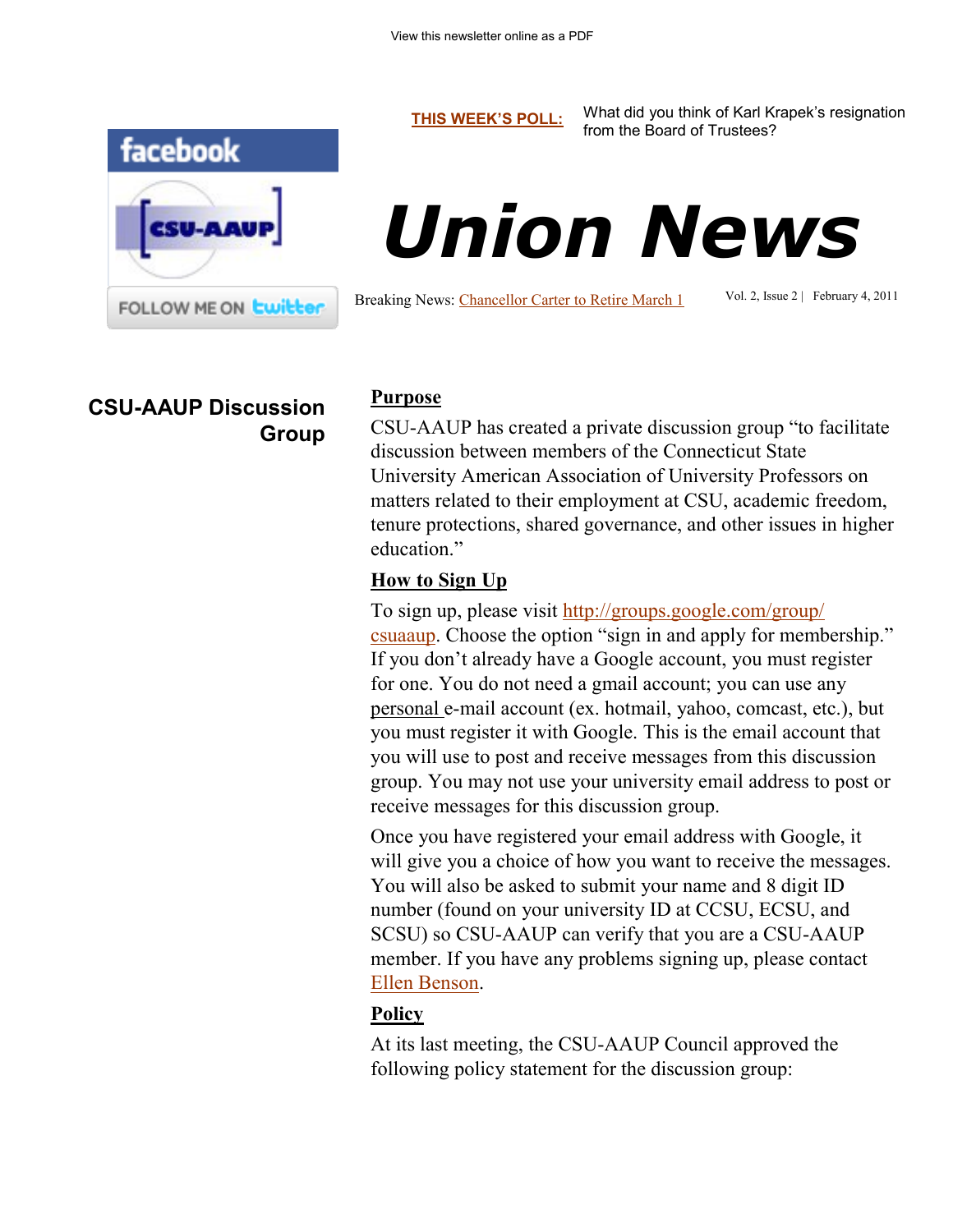The intent of the CSU-AAUP listserv is to provide a useful and informative means of communicating with AAUP members across the four CSU campuses who are interested in academic freedom, tenure protections, shared governance, and other issues facing our faculty, students, and campus communities.

Lively and candid exchanges are encouraged; however, subscribers agree that they have read and will comply with the following rules and guidelines.

### **Disclaimers and Legal Rules**

• The CSU-AAUP is not responsible for the opinions and information posted on its listserv; postings represent the viewpoint of the writer and are not endorsed by the CSU-AAUP. Anonymous postings are prohibited.

• Sexual harassment; use of defamatory language; dissemination of materials in violation of copyright and other intellectual property laws; and other activities prohibited by law are prohibited on the CSU-AAUP listserv.

• Use of this listserv for endorsement of candidates in an AAUP election, or for other AAUP-related electioneering, is prohibited. For further information on the limitations on the use of AAUP listserv as part of AAUP elections, see National AAUP's policy on Newsletters, Listserv Electioneering, and AAUP Elections, at [http://www.aaup.org/AAUP/about/bus/electioneering.htm.](http://www.aaup.org/AAUP/about/bus/electioneering.htm)

• Use of this listserv for any communication that could be construed in any way as support for or opposition to any candidate for a federal, state or local public office is prohibited.

• CSU-AAUP members may not use a .edu e-mail address when posting to this listserv.

• Posting of any commercial material, or contacting any member to advertise, sell, or solicit or otherwise promote any commercial product or service, is prohibited, as doing so also could jeopardize the CSU-AAUP's tax-exempt status.

• By subscribing to a CSU-AAUP listserv, you agree to release and indemnify the CSU-AAUP from legal actions and penalties arising from messages you post on the listserv.

• Because the CSU-AAUP reserves the right to monitor this listserv, although it does not generally do so, users of the listserv do not have a personal right of privacy in any messages in the listserv, including messages marked "privileged," "confidential," etc.

• Posting of a message to this listserv does not constitute the official "filing" of an election complaint, election appeal, or grievance.